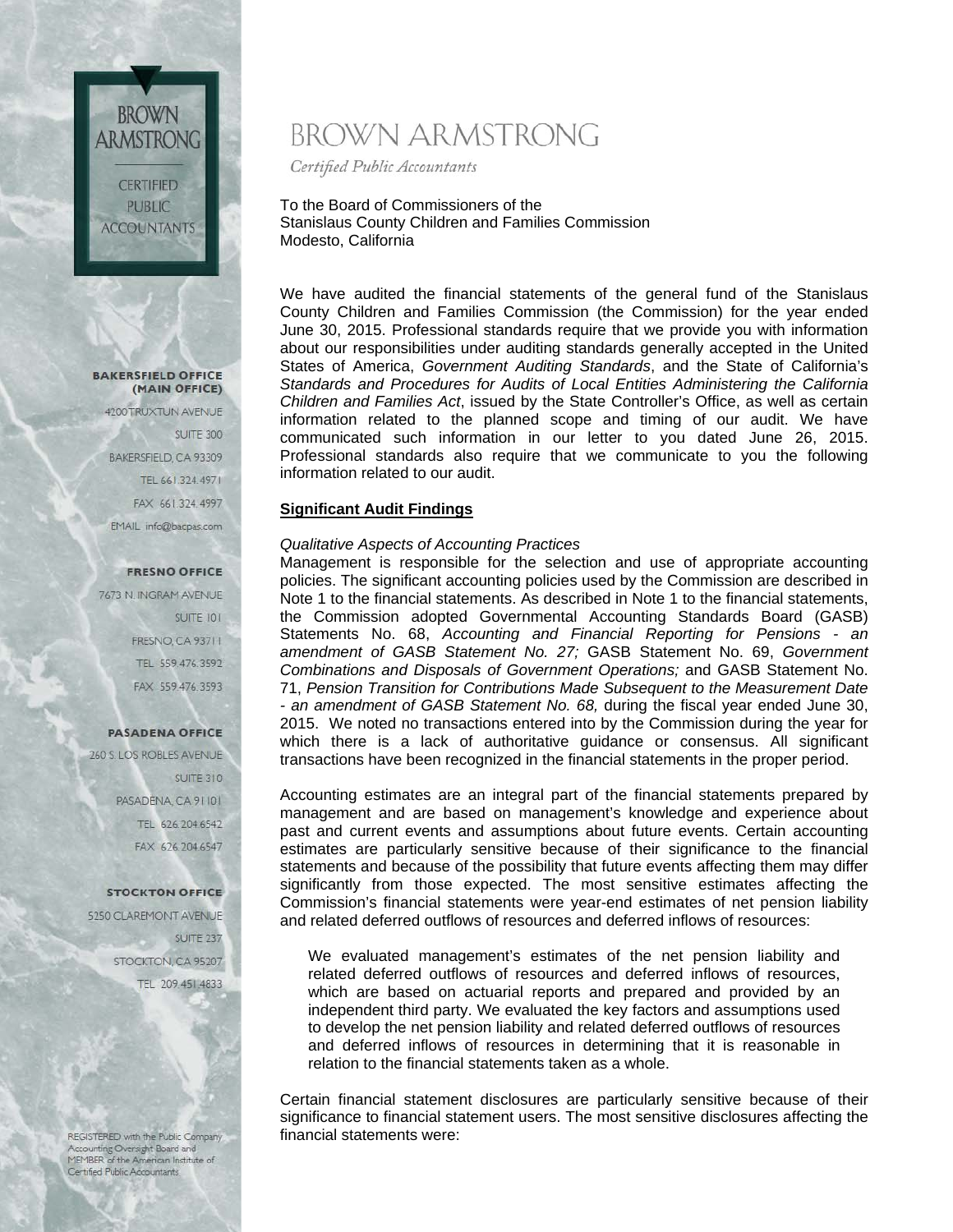The disclosure of the pension plan, net pension liability, and related deferred outflows of resources and deferred inflows of resources in Note 9 to the financial statements.

The financial statement disclosures are neutral, consistent, and clear.

#### *Difficulties Encountered in Performing the Audit*

We encountered no significant difficulties in dealing with management in performing and completing our audit.

#### *Corrected and Uncorrected Misstatements*

Professional standards require us to accumulate all known and likely misstatements identified during the audit, other than those that are clearly trivial, and communicate them to the appropriate level of management. We did not detect any material misstatements during our audit. We noted one immaterial item that we considered to be uncorrected. Please see attached schedule of waived adjustments for detail.

#### *Disagreements with Management*

For purposes of this letter, a disagreement with management is a financial accounting, reporting, or auditing matter, whether or not resolved to our satisfaction, that could be significant to the financial statements or the auditor's report. We are pleased to report that no such disagreements arose during the course of our audit.

#### *Management Representations*

We have requested certain representations from management that are included in the management representation letter dated September 29, 2015.

#### *Management Consultations with Other Independent Accountants*

In some cases, management may decide to consult with other accountants about auditing and accounting matters, similar to obtaining a "second opinion" on certain situations. If a consultation involves application of an accounting principle to Commission's financial statements or a determination of the type of auditor's opinion that may be expressed on those statements, our professional standards require the consulting accountant to check with us to determine that the consultant has all the relevant facts. To our knowledge, there were no such consultations with other accountants.

#### *Other Audit Findings or Issues*

We generally discuss a variety of matters, including the application of accounting principles and auditing standards, with management each year prior to retention as the Commission's auditors. However, these discussions occurred in the normal course of our professional relationship and our responses were not a condition to our retention.

## **Other Matters**

We applied certain limited procedures to the management's discussion and analysis, the Commission's Portion of the County's Proportionate Share of the Net Pension Liability, and the Schedule of the Commission's Contribution, which are required supplementary information (RSI) that supplements the basic financial statements. Our procedures consisted of inquiries of management regarding the methods of preparing the information and comparing the information for consistency with management's responses to our inquiries, the basic financial statements, and other knowledge we obtained during our audit of the basic financial statements. We did not audit the RSI and do not express an opinion or provide any assurance on the RSI.

We were engaged to report on the Supplemental Schedule of First 5 California Funding, which accompanies the financial statements but is not RSI. With respect to this supplementary information, we made certain inquiries of management and evaluated the form, content, and methods of preparing the information to determine that the information complies with accounting principles generally accepted in the United States of America, the method of preparing it has not changed from the prior period, and the information is appropriate and complete in relation to our audit of the financial statements. We compared and reconciled the supplementary information to the underlying accounting records used to prepare the financial statements or to the financial statements themselves.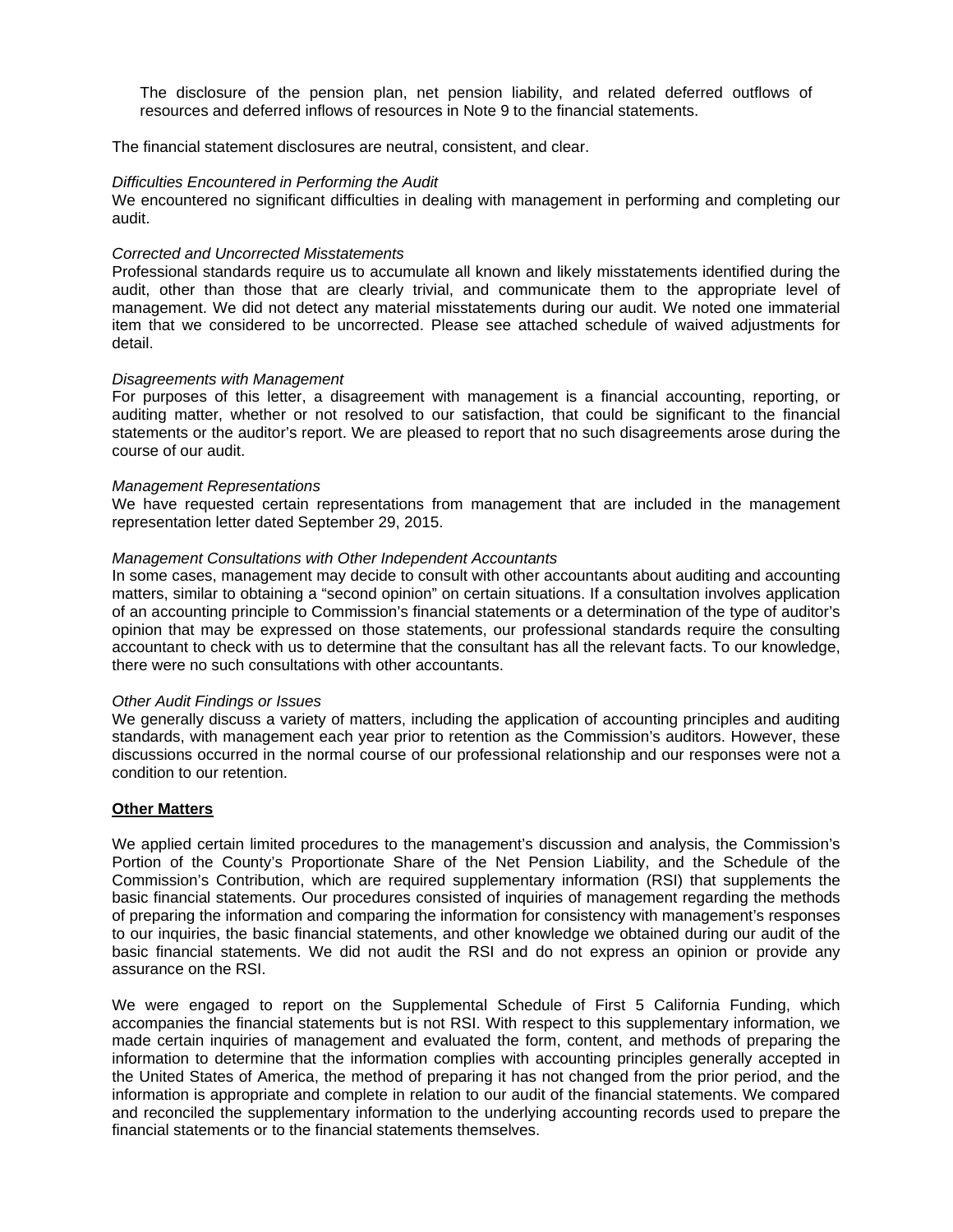#### **Restriction on Use**

This information is intended solely for the use of the Board of Commissioners and management of Commission and is not intended to be, and should not be, used by anyone other than these specified parties.

BROWN ARMSTRONG

ACCOUNTANCY CORPORATION<br>Brown Armstrong<br>fecountancy Corporation

Bakersfield, California September 29, 2015